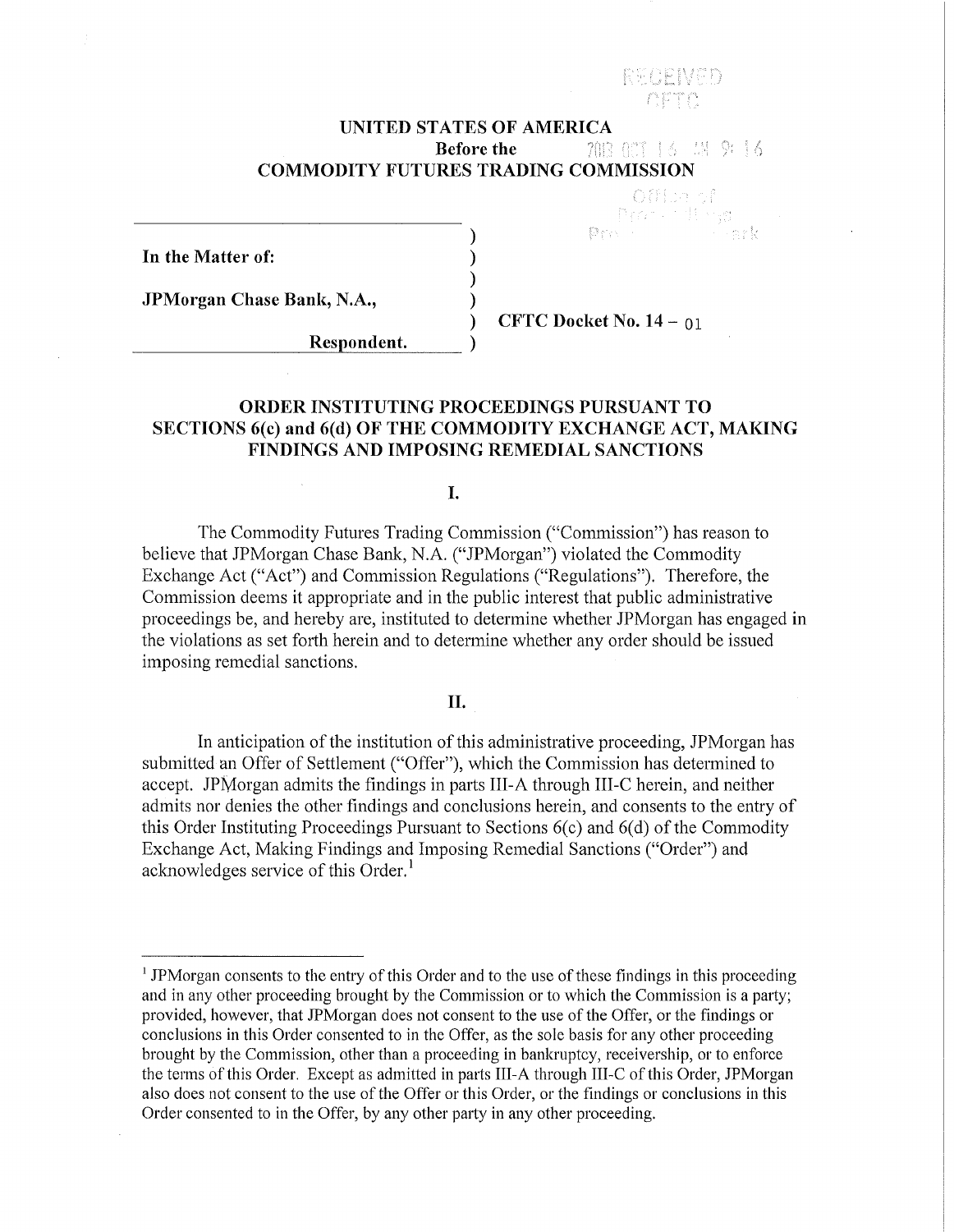The Commission finds the following:

#### A. **Summary**

The credit default swap ("CDS") market comprises globally traded credit derivatives used by various market participants to speculate on and hedge against credit defaults, and, as a result of the Dodd-Frank Wall Street Reform and Consumer Protection Act of 2010 ("Dodd-Frank Act"), the market for CDS that reference broad-based credit indices is subject to the Commission's jurisdiction. Tens of trillions of dollars in notional value of CDS instruments are traded and held by market participants seeking to transfer risk of credit defaults by companies in the United States and around the world. As such, the CDS market is an important aspect of the global economy. Market participants are entitled to rely on the notion that CDS prices are established based on legitimate forces of supply and demand.<sup>2</sup> However, on February 29, 2012, JPMorgan traders acted recklessly with respect to this fundamental precept by employing an aggressive trading strategy concerning a particular type of CDS known as "CDX."

From approximately 2007 through 2011, a JPMorgan unit, the Chief Investment Office ("CIO"), operating through a trading desk in a JPMorgan branch in London, purchased and sold default protection in a portfolio of CDX and other credit default indices. As of the end of 2011, the CIO held a substantial position in CDX and other credit default indices, with a net notional value of more than \$51 billion, including \$217 billion in long risk positions and \$166 billion in short risk positions. At the end of each trading day, traders in the CIO "marked" the positions in this swaps portfolio "to market," assigning a value to the portfolio's positions using various measures including market prices for the credit default index positions. The traders' marks were used to calculate profits and losses ("P&L").

Although previously quite profitable, as early as late January 2012 the portfolio's value had taken a serious turn for the worse. In February 2012, daily losses were large and growing, and by February 29 the traders believed the portfolio's situation was grave. Just ahead of critical February month-end internal pmifolio valuations that would be distributed widely within JPMorgan through the P&L statement, the traders in the CIO, who wanted to reduce mark-to-market losses, recklessly employed an aggressive trading strategy on February 29 in connection with one particular CDX, the CDX.NA.IG.9 10 year index ("IG9  $10Y$ "). In particular, as the value of the portfolio stood to benefit as the IG9 lOY market price dropped, on February 29, the CIO sold on net more than \$7 billion ofiG9 lOY, a staggering, record-setting, volume, \$4.6 billion of which was sold during a three hour period as that day drew to a close. The February 29 trading followed sales of

<sup>2</sup> Prices on CDS and index CDS instruments such as CDX, further described *infra,* are often called spreads, which are the annual payments for the credit protection exchanged, quoted in basis points per year ("bps"). Basis points represent 1/1 OOth of a percent. The annual payments are calculated based on the spread multiplied by the notional amount of the contract. Spreads reflect the riskiness of the underlying reference obligation and "widen" (increase) as credit risk increases, and "tighten" (decrease) as credit risk decreases.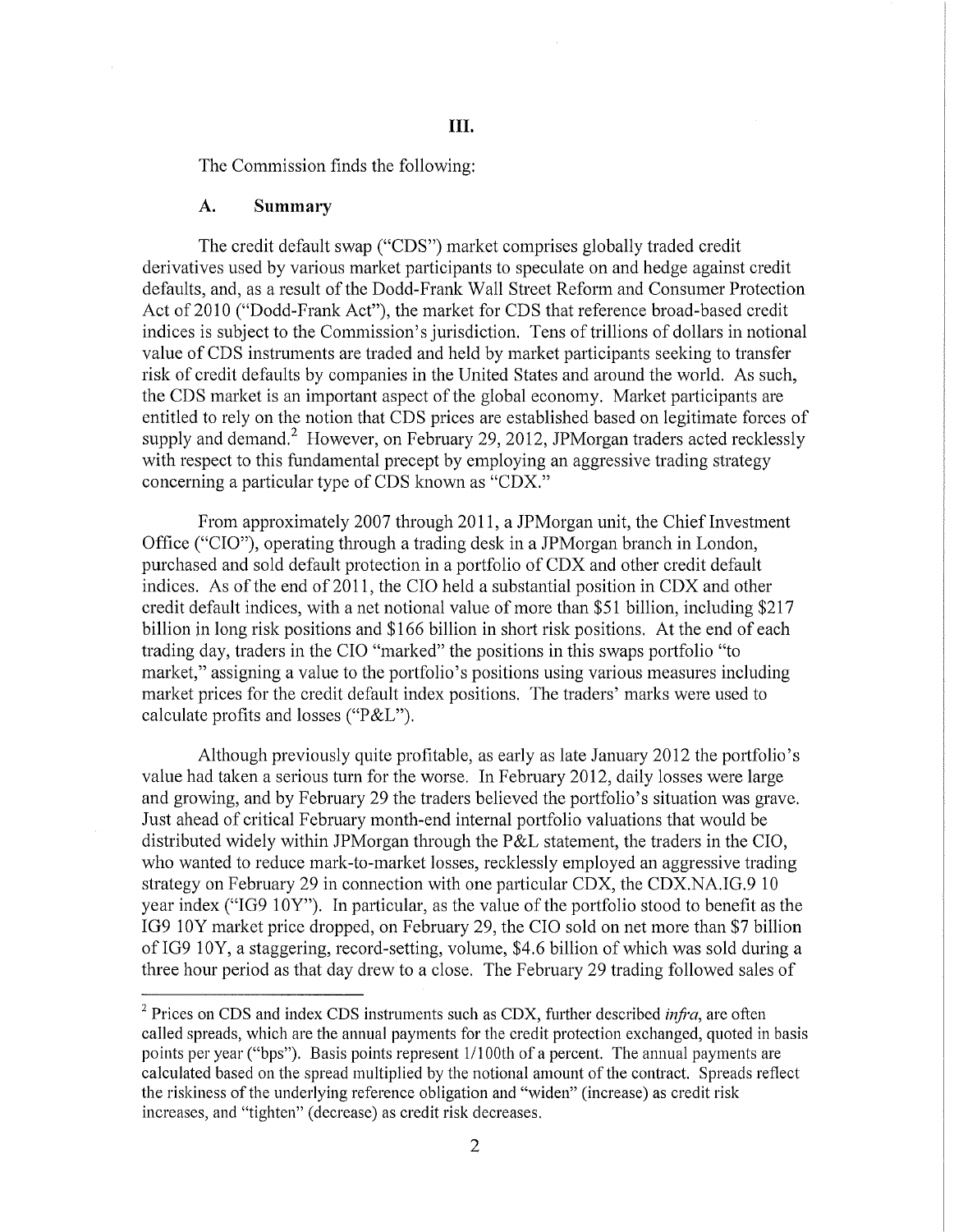protection of more than \$3 billion of this index in the previous two days. To put the quantity sold by the CIO into perspective, the net volume sold by the CIO over those three days amounted to roughly one-third of the volume traded for the *entire month* of February by all other market participants. During this same period at month-end, the market price on IG9 10Y dropped substantially and the CIO was selling at generally declining prices. The value of the position that the CIO held benefited on a mark-tomarket basis from the declining market prices.<sup>3</sup>

JPMorgan's controls and supervision over the CIO did not prevent the CIO from first accumulating the massive portfolio of positions in certain CDX and other credit default indices, and then from taking the steps to conceal the losses. In July 2012, JPMorgan's parent company disclosed that it had lost confidence in the integrity of the traders' marks and acknowledged that it ultimately lost more than \$6 billion in 2012 in connection with the CIO's CDS index trading.

Since the enactment of the Dodd-Frank Act, the Commission has been implementing reforms that Congress mandated to regulate swap dealers. These include internal business conduct rules that require swap dealers to, among other things, establish policies to manage risk and adhere to supervision obligations. JPMorgan's provisional registration with the Commission as a swap dealer took effect on December 31, 2012, which means that these specific internal business conduct rules did not apply to JPMorgan until after the CIO events described in this Order.

#### **B. Respondent**

JPMorgan is a subsidiary of JPMorgan Chase & Co., a leading global financial services firm that engages in a wide variety of financial services, including banking, mortgage lending, securities, credit card issuance, commodities trading, and asset management. JPMorgan Chase & Co. (including JPMorgan and other subsidiaries) is the largest derivatives dealer in the United States, active in derivatives markets involving

<sup>&</sup>lt;sup>3</sup> Two now former JPMorgan traders have been accused of concealing trading losses from others at JPMorgan by using deceptive practices in how they marked the portfolio to market. These two traders' alleged deceptive practices are the subject of criminal charges brought against them by the United States Attorney for the Southern District of New York, as well as civil enforcement charges brought against them by the United States Securities and Exchange Commission ("SEC"). *See* U.S. *v. Martin-Artajo,* No. 1: 13-MJ-1975 (S.D.N.Y., filed Aug. 9, 20 13), U.S. *v. Grout,* No. 1:13-MJ-1976 (S.D.N.Y., filed Aug. 9, 2013), and *SEC v. Martin-Artqjo, eta!.,* No. 1: 13-CV-5677-GBD (S.D.N.Y., filed Aug. 14, 2013). The facts alleged in these two sets of fraud charges also provide a basis for the Commission to charge the two traders with violations of Section 6(c)(1) of the Act, 7 U.S.C. § 9 (2012), and Regulation 180.1, 17 C.F.R. §180.1 (2012), which prohibit, among other things, "any act, practice, or course of business, which operates or would operate as a fraud or deceit upon any person" "in connection with any swap." Nevetiheless, although the Commission at times brings actions in parallel to actions by other authorities, based on the facts and circumstances presented here as well as resource constraints faced by the Commission, the Division of Enforcement has determined not to recommend a third set of virtually identical U.S. fraud charges against these two individuals at this time.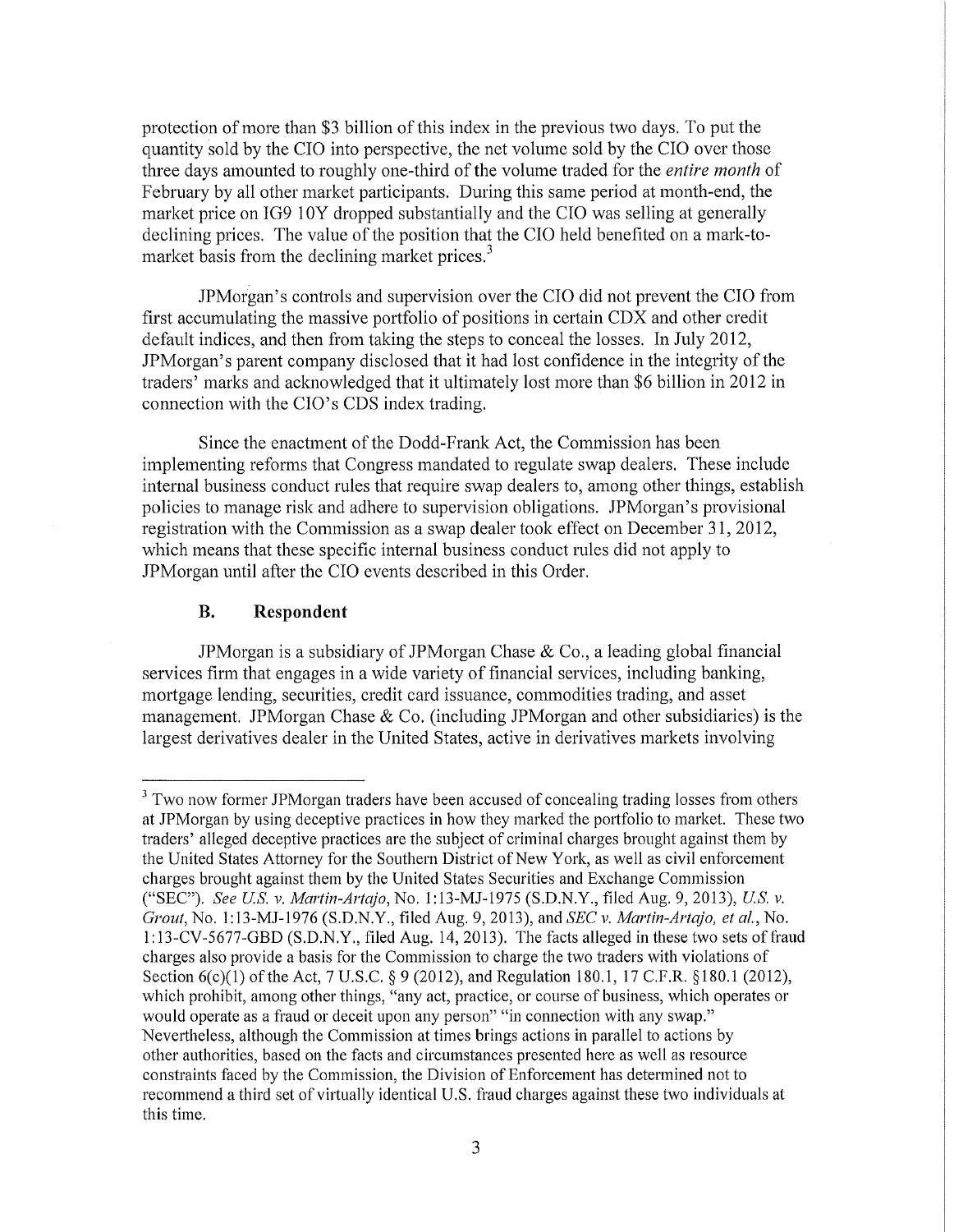commodities, credit instruments, equities, foreign currencies, and interest rates.<sup>4</sup> As of December 31, 2012, JPMorgan is provisionally registered with the Commission as a swap dealer.

## C. **Facts**

#### **1. The Chief Investment Office (CIO)**

According to JPMorgan documents, the CIO's "key mandate" was to "[o]ptimize and protect [the organization]'s balance sheet from potential losses, and create and preserve economic value over the longer-term." JPMorgan's businesses, including those of affiliates-which include financial services, commercial and investment banking, financial transaction processing, and asset management-generated excess cash because deposits received by the businesses exceeded loans they made. CIO, along with JPMorgan's Treasury, was charged with managing JPMorgan's excess deposits. CIO did this by investing the bulk of the cash in an available-for-sale ("AFS") portfolio of fixedincome securities.

Consistent with its mandate to protect JPMorgan against potential losses, the CIO established the "Synthetic Credit Portfolio" ("SCP") in 2007 to protect the firm against adverse credit events affecting the AFS portfolio and other credit exposure in the organization. The SCP included positions in CDX and CDX tranches.<sup>5</sup> The traders and their direct supervisors who were directly responsible for trading in the SCP ("SCP traders") sat together or near one another on a trading floor in JPMorgan's offices in London, and often discussed their business and trading strategies with one another in person orally, over email, on various electronic chat systems, and on the telephone. From its inception in 2007 until late 2011, the SCP generated roughly \$2 billion in gross revenues.

A CDS references an entity whose credit is the subject of protection purchased by one party and sold by the other party. A credit default index, such as CDX, contemplates protection purchased and sold on a group, or "basket," of reference entities' credit. A tranche of a CDX involves protection on a stated subset of the basket. CDS and CDX

http://www2.occ.gov/topics/capital-markets/financial-markets/trading/derivatives/dq112.pdf. <sup>5</sup> Markit Group Ltd. ("Markit") owns credit default indices that were included in the SCP. Markit performs a variety of services related to credit default indices, including calculating the index values and publishing the daily index prices on its website. The credit default indices, such as CDX, and tranches are generally graded as either investment grade (known as "IG"), which include reference entities with higher credit ratings because they carry a relatively lower risk of default, or high-yield (known as "HY"), which include reference entities with lower credit ratings because they carry a greater risk of default. Each year, Markit issues two new series of each index with an updated listing of reference entities contained in the index (125 names in the IG indices and 100 in the HY indices). For example, in 2007, Markit issued an investment-grade credit default index that referenced North American entities. This particular CDX was the ninth IG CDX that Markit had issued. It is therefore generally referred to as the "CDX.NA.IG9."

<sup>&</sup>lt;sup>4</sup> See "OCC's Quarterly Report on Bank Trading and Derivatives Activity Second Quarter 2012," Office of Comptroller of Currency, at Tables 1-5 and Graph 3,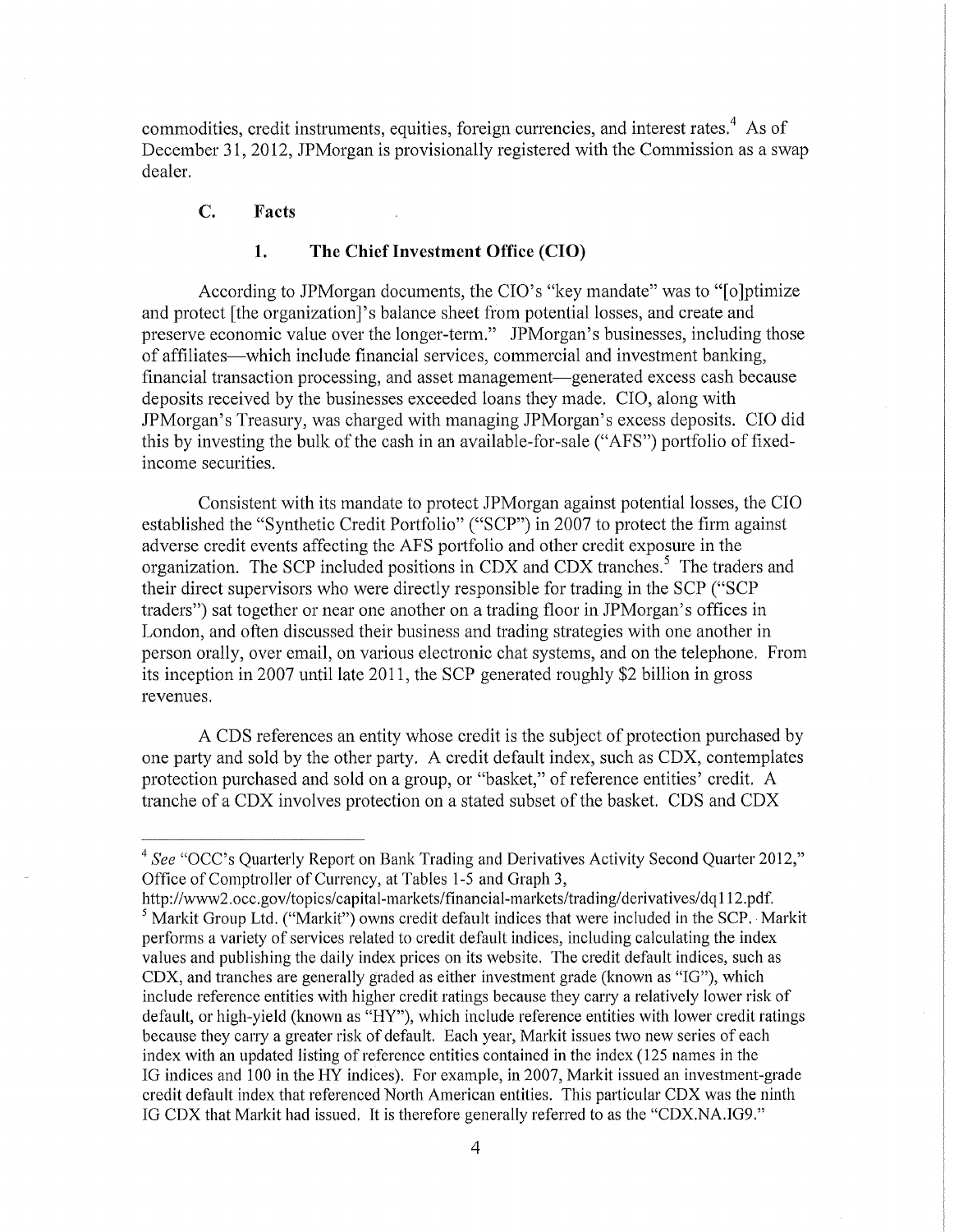have stated durations, or "tenors", such as 10 years, *i.e.,* the contractual obligations last for a fixed number of years and end on a stated date in the future. Market participants typically buy or sell protection against the default of entities referenced in a CDS, CDX or tranche in an "over the counter" transaction *(i.e.,* not on an exchange), by entering into a standardized swap agreement with a swap dealer or swap participant, many of whom are major financial institutions. Market participants who sell protection against the risk of default of the CDX or tranche reference entities are considered "long" risk and "short" protection and will collect premiums until the CDX reaches maturity. Market participants who buy protection against the risk of default of the CDX or tranche reference entities are considered "short" risk and "long" protection" and must pay premiums until the CDX reaches maturity.

As the end of 2011 approached, the SCP contained sizeable long and short positions in many of the CDX high-yield and CDX investment grade series, among others, including both "on-the-run" series, which are the most-recently issued series, and "off-the-run" *(i.e.,* no longer "on-the-run") series, and spanning multiple maturities and tranche positions. As of the end of 2011, the SCP held more than \$51 billion net notional of these credit derivatives.

Also at the end of 2011, in preparation for implementation of new standards on bank capital adequacy, stress testing, and market liquidity risks known as the Third Basel Accord (or "Basel III") and due to internal JPMorgan priorities, a decision was made to reduce the amount of risk-weighted assets ("RWA") held by SCP in order to free up additional capital. Unwinding certain positions in the SCP was one way to achieve the reduction.

#### 2. **The Valuation Process**

The CIO was required to record an estimate of the "fair value" of each position within the  $SCP - a$  process known as marking the book to market. The  $SCP$  was markedto-market each day and at month-end. The month-end marks were far more significant to the CIO than the daily marks because the monthly marks were more widely reported and used within JPMorgan than the daily marks.

On a monthly basis, the SCP's mark-to-market valuations were reviewed by the Valuation Control Group ("VCG") within CIO, which price-tested the CIO's marks and compared them to mid-market prices, namely the mid-point between bid and offer prices. After the close of trading each month, one person from the CIO VCG had approximately three days to complete the VCG process, which included gathering information from dealer quotes and from Markit to determine a mid-market or "independent" price for each of the more than one hundred thirty positions included in the SCP, as well as all other CIO London-based portfolios. For the most part, the CIO VCG used the Markit price as its "independent" price for indices and used information from dealer quotes for tranche prices. The CIO VCG then applied a threshold (or tolerance) based on a multiple of bidask spreads observed from dealer quotes around its "independent," or mid-market, price to develop a "tolerance band" of acceptable prices for each position. SCP prices that were within the tolerance band were accepted without further review. To the extent that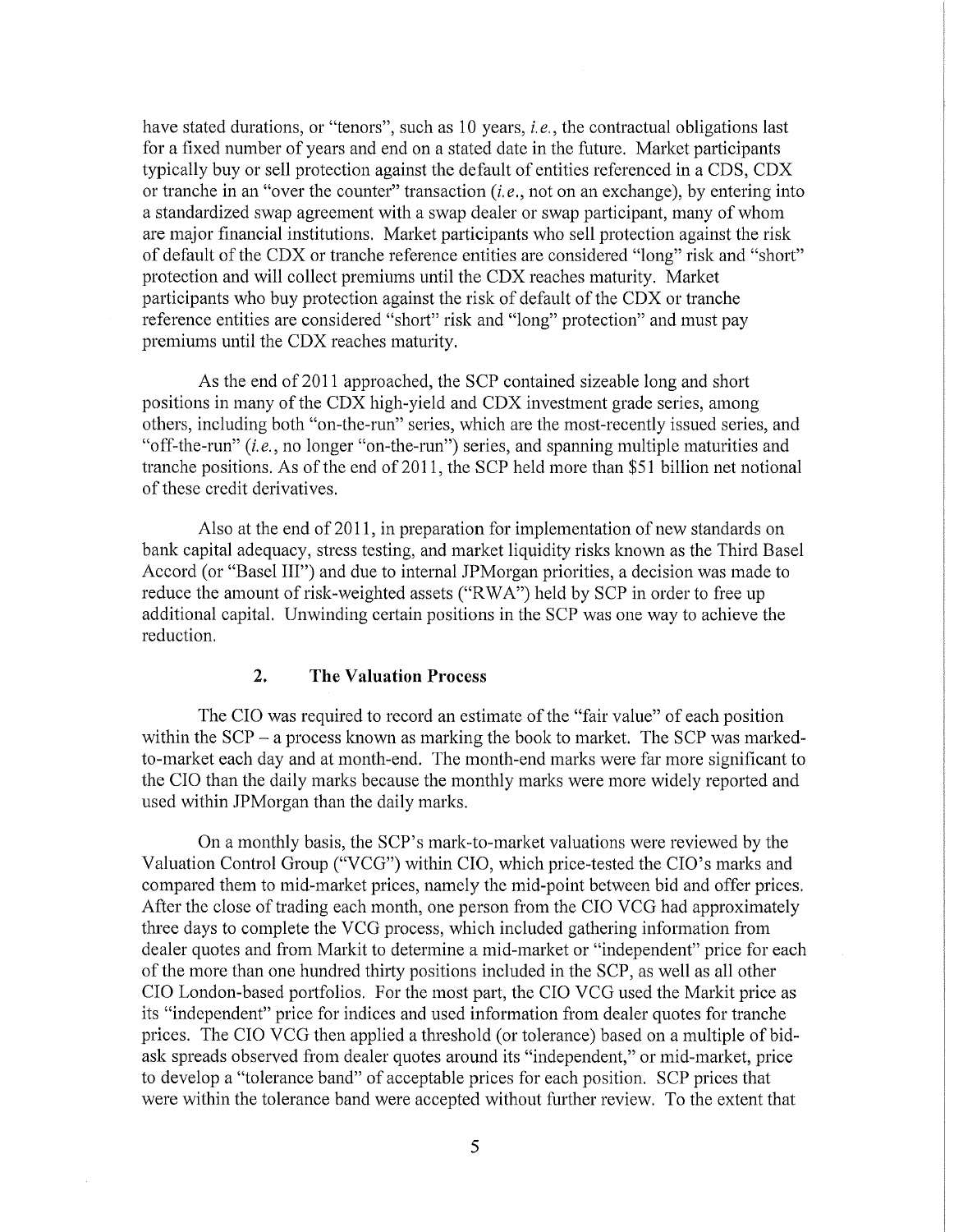there were discrepancies between the SCP marks and the "independent" prices used by VCG, the traders were given an opportunity to object and provide documentary evidence to support their mark. On a number of occasions, the VCG relented and adjusted its price based on this additional information provided by the SCP traders. For instance, at February 2012 month-end, the VCG's initial evaluation revealed that trader marks in the aggregate produced a value that was at least \$31 million higher than the "independent" prices. Throughout the day on March 1, SCP traders sent the VCG additional dealer runs, and, by the end of the day, the difference was reduced to \$11 million. The CIO VCG process focused solely on the individual prices of positions and did not consider the notional size of any position or the profit or loss resulting from the variances from the tolerance bands.

#### 3. **The Trading**

SCP traders were well aware that the marks they applied to their positions would be evaluated by VCG at month-end and that the month-end results for the SCP would be reported widely within JPMorgan. They were also aware that the VCG would compare the traders' marks to reported market prices and dealers' bids and offers in testing the accuracy of the marks. The larger the variation between market prices and the traders' marks, the more the traders' marks could be called into question.<sup>6</sup> The SCP traders traded large and concentrated volumes of IG9 10Y at the very end of February in the same direction as their existing positions- *i.e.,* they were short protection and they sold more protection. This pattern of trading, which they sometimes referred to as "defending the position" or "fighting" market participants, was most evident on February 29, 2012. Because of the large size of the SCP's IG9 10Y position, relatively small favorable or adverse movements in the spreads at which the underlying product was traded in the market produced significant mark-to-market profits or losses on the positions.

#### **a. January**

In January 2012, the SCP traders began to buy additional large quantities of protection on HY indices in order to be better positioned for defaults and to balance those purchases by selling additional protection on IG indices. The net result was the addition of positions to the SCP and an increasing notional value  $-$  the portfolio was growing.

Because the SCP was short protection on the IG9 10Y, as the price of protection decreased, the value of the SCP position increased. On January 25, the SCP sold its largest daily notional volume of protection in the IG9 10Y up to that point-\$2.777 billion worth—at an average spread of approximately 126.5 basis points (bps). The mark applied by the traders to that position was 123 bps, 3.5 bps points less than the spread at which they traded. The next day, January 26, SCP traders sold on net an additional \$2.169 billion worth of IG9 10Y protection at a lower average spread, approximately

 $6$  As noted above at page 3, note 3, two SCP traders have been charged criminally and by the SEC based on allegations that they mis-marked the positions to deceive others at JPMorgan. The violation of the Act described in this Order, among other things, was consistent with a scheme to mis-mark.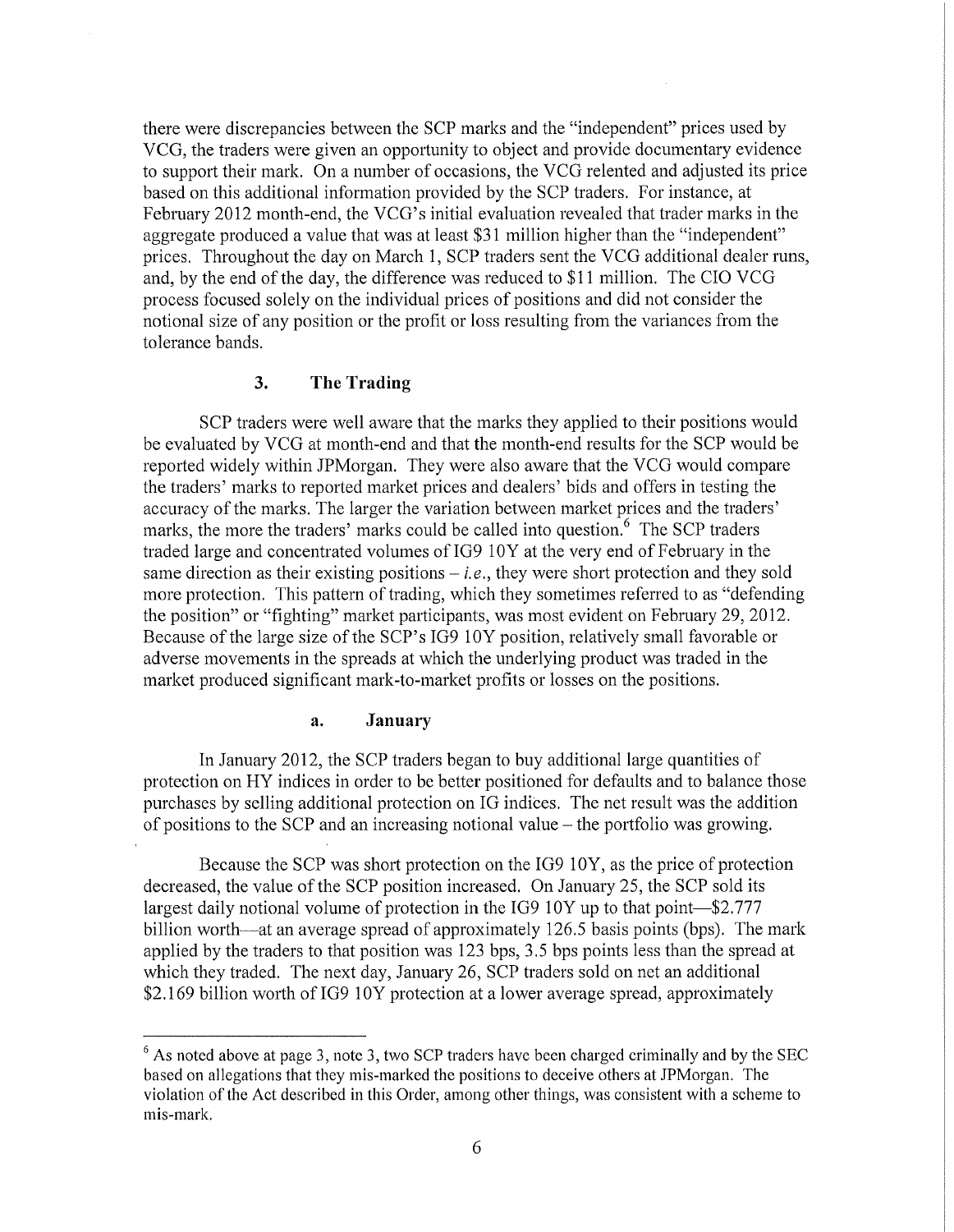120.64 bps. They marked the book on that day at 117.5 bps, which was slightly more than 3 bps lower than the traded spread level. That same day, following a conversation with the CIO manager overseeing the SCP, a junior SCP trader told other SCP traders that he believed the CIO manager wanted the traders "to fight a bit the positions."

By January 30, the SCP traders were, in the words of one senior trader ("the Senior SCP Trader"), "in full fight here," referencing the desire to undertake various trading strategies due to the difficult trading environment and adverse price movements. On January 30, the SCP's traded spread on the IG9 lOY did, in fact, move adversely for the SCP inasmuch as it widened (increased) on that day to roughly 122.35 bps on average. Nevertheless, the traders raised the mark on the IG9 lOY to only 121 bps, which provided a difference between their mark and their trade level of approximately 1.32 bps.

On the last trading day of the month, January 31, the Senior SCP trader explained to CIO management that he "tried to fight it in the last sessions and it was unsuccessful." As a result of the Senior SCP Trader's trading in the IG9 10Y during January, the SCP acquired positions that caused the portfolio to be bigger than it ever was. As a result of the SCP's January sales of protection in the IG 9 lOY, the notional short protection in the portfolio increased to \$56 billion at the end of January, up from \$36 billion at the end of 2011.

By the end of January, the SCP had suffered year-to-date mark-to-market losses of \$100 million, and SCP traders anticipated a further potential \$300 million in losses for the year.<sup>7</sup> A member of CIO management in London acknowledged at the time that its strategies were not working and that the performance was "worrisome."

### b. February

As February began, despite efforts to "defend the position" in the IG9 lOY, the SCP continued to suffer mark-to-market losses. The SCP traders were aware that the SCP had an outsize position: the Senior SCP trader had advised that "the notionals" were "becom[ing] scary," and the CIO should take losses ("full pain") now; he further stated that these increased notionals would expose JPMorgan to "larger and larger drawdown pressure versus the risk due to notional increases." On a February 16 telephone call, a junior trader told the Senior SCP Trader to "look at the huge influence we have in credit . . . . " As month-end approached, the SCP's IG9 lOY position grew to a mammoth \$65 billion in notional short protection from \$56 billion at the end of January.

On February 27, 2012, the SCP sold on net roughly \$1.08 billion notional value of protection in IG9 10Y at an average spread level of approximately 119 bps. The SCP marked this position at 115 bps, which differed from the trade level by 4 bps. On February 28, the SCP nearly doubled its previous day's sales, selling on net more than \$2 billion of protection in IG9 lOY, which was among the five largest daily amounts ever sold by the SCP up to that point. The average trade price was close to 117 bps, but the

<sup>7</sup> SCP was initially budgeted to make \$30 million in profits for 2012.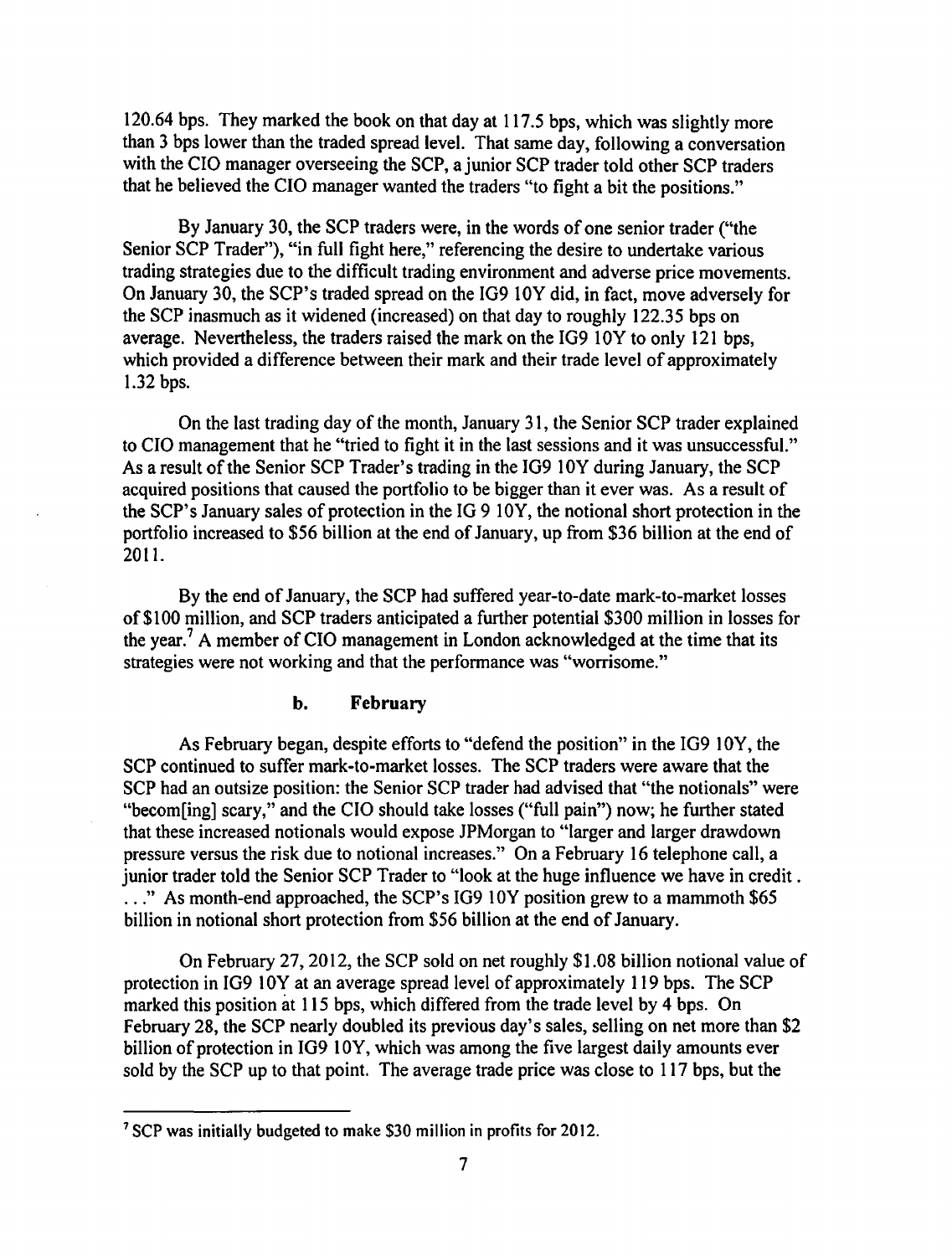SCP marked the position at 113.25 bps, *i.e.,* roughly 3.5 bps less.

## **c. February 29**

The next day, February 29, the last day of trading for the month, the SCP sold on net an unprecedented \$7.17 billion in protection in IG9 10Y in outright trades, far and away the largest amount the CIO ever traded in one day, at an average trade spread of approximately 113.83 bps. Approximately \$4.6 billion of the \$7.17 billion in protection sold by the SCP on February 29 was sold during a three-hour period at the end of the trading day. The final position was marked at 112.5 bps that day, which provided the lowest difference in the month between traded spread levels and marks, at 1.3 bps.

The SCP's volume of IG9 10Y protection sold on February 29 made up greater than 90% of the net market volume for the day, and accounted for approximately 15% of the net volume traded by the entire market for the entire month of February and approximately three times the average daily market volume. Measured another way, the amount of protection the SCP sold on February 29 was nearly 11 times the SCP's own average daily volume for the rest of February.

On the evening of February 29, the Senior SCP trader explained to the manager who oversaw SCP trading that the day's sale of this large amount of protection in the IG9 1 OY was related to "month end price moves that were all adverse, although we could limit the damage."

## **D. The Commission's New Supervision and Control Rules**

The Dodd-Frank Act amended the Act to provide the Commission with authority to regulate swap dealers like JPMorgan and the swap transactions that are the subject of this Order. Specifically, Section 4s was added to the Act to require swap dealers and major swap participants to register. Section 4s also imposed specific regulatory requirements for effective risk management, supervision, and transparency in swap dealing activities. Those new requirements authorized the Commission to adopt regulations to implement the requirements of Section 4s. To that end, the Commission has adopted numerous swap transaction and swap dealer regulations that became effective subsequent to the events that are the subject of this Order. JPMorgan's practices during early 2012 would have been covered by the requirements that are now applicable to registered swap dealers like JPMorgan, who registered as a swap dealer effective December 31,2012.

Of particular relevance to JPMorgan's conduct here are Regulations 23.600 through 23.607, 17 C.F.R. §§ 23.600-23.607 (2013), which impose a range of duties on swap dealers and major swap participants with regard to, among other things: (1) risk management procedures; (2) monitoring of trading to prevent violations of applicable position limits; (3) diligent supervision; and ( 4) conflicts of interest policies and procedures. In addition, the Commission promulgated Regulations 23.200 through  $23.205$ , 17 C.F.R.  $\S$  $\S$  $23.200 - 23.205$  (2013), which set forth reporting and recordkeeping

8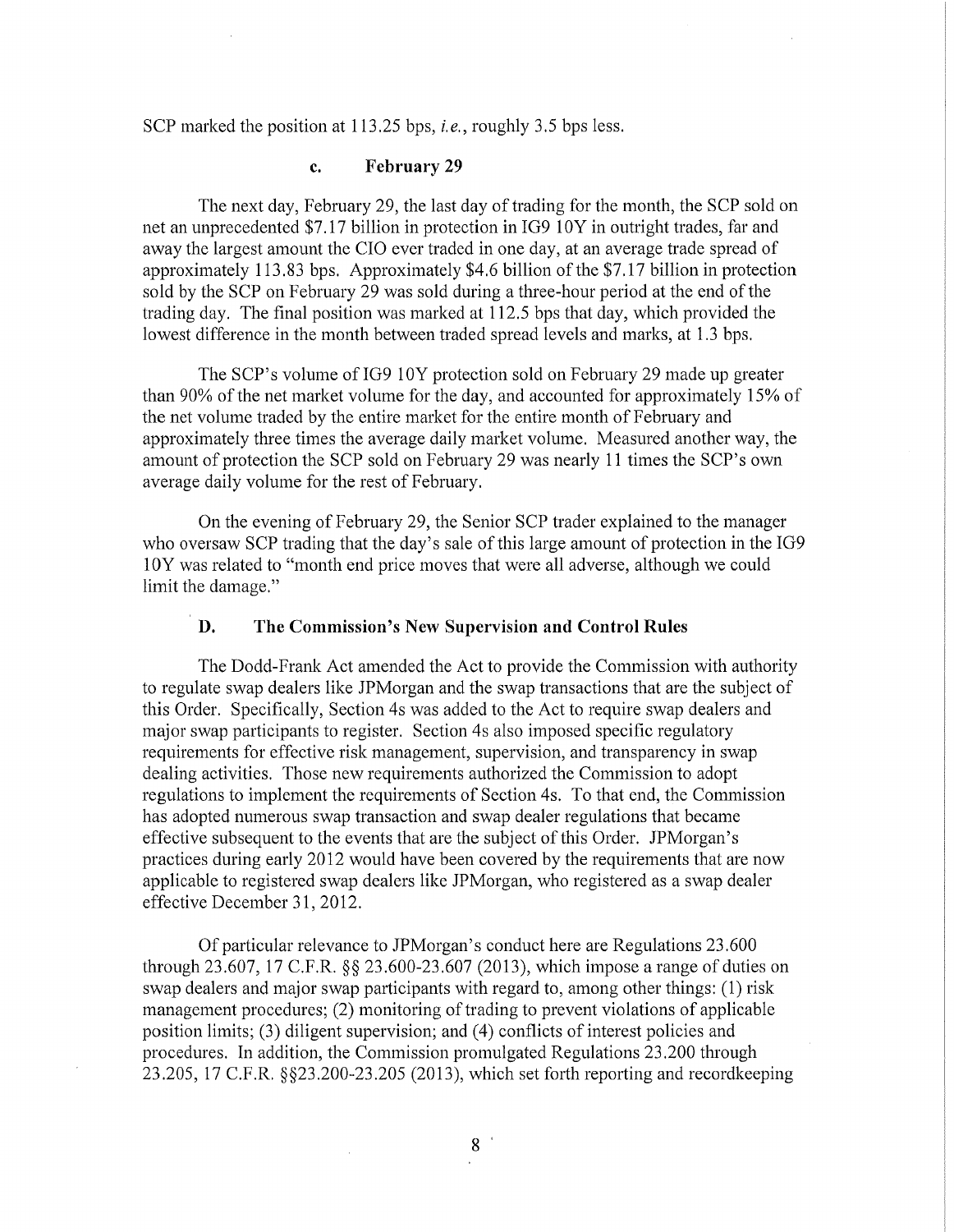requirements and daily trading records requirements for swap dealers and major swap participants. 8

If the new regulations had been in effect during early 2012, JPMorgan would have been in a better position to detect the risks in the SCP sooner and manage them effectively. For example, Regulation 23.602(a) requires swap dealers and major swap participants to develop and implement a system to diligently supervise all activities related to their business, and to do so in a manner reasonably designed to achieve compliance with the Act and the Regulations promulgated thereunder. JPMorgan's supervision of the SCP was inadequate as demonstrated by the fact that the trading limits imposed were routinely breached with little repercussion and without adequate analysis of the causes of the breaches. JPMorgan has acknowledged in filings with the SEC that as of March 31, 2012, it had a material weakness in its internal controls over financial reporting with respect to the effectiveness of the CIO's internal controls over valuation of the SCP. In addition, the persons responsible for overseeing the CIO were disconnected from the day-to-day activities of the CIO in London.

JPMorgan's management of the SCP's risk during the first quarter of 2012 was wholly inconsistent with principles of sound risk management—principles that have been incorporated into many of the risk management provisions of Regulations 23.600 through 23.607. Indeed, had the regulations been in place, much of the offending conduct at issue (and the significant losses it caused) may well have been detected and remedied internally much more quickly, thereby potentially reducing losses.

For example, Regulation 23.600(b)(5) requires that a firm's risk management unit have sufficient authority, personnel and resources to carry out a risk management program. The risk management unit must also be independent from the business trading unit. During the first quarter of 2012, the CIO risk function was understaffed, and risk managers were not expected, encouraged or supported sufficiently by CIO management to vigorously question and challenge SCP trading strategies.

Furthermore, Regulation 23.600(b)(1) requires swap dealers to establish, document, maintain, and enforce a system of risk management policies and procedures that complies with the prescriptive requirements of the Act and the Commission's Regulations. Although JPMorgan had a system of risk management policies and procedures for the CIO's swaps trading in the SCP, the system had ineffective controls, which resulted in a failure to maintain and enforce the risk management system adequately. For example, the CIO Risk Management Committee did not meet regularly during the first quarter of 2012, and did not devote adequate attention to the risks in the SCP.

 $8$  These Commission regulations became effective on June 2, 2012, and JPMorgan provisionally registered as a swap dealer on December 31, 2012. Upon registration, JPMorgan became subject to the Commission's swap-dealer rules. Because the offending conduct occurred in the first two quarters of 2012, prior to JPMorgan's registration, the Commission does not make a finding as to whether JPMorgan violated any of such rules.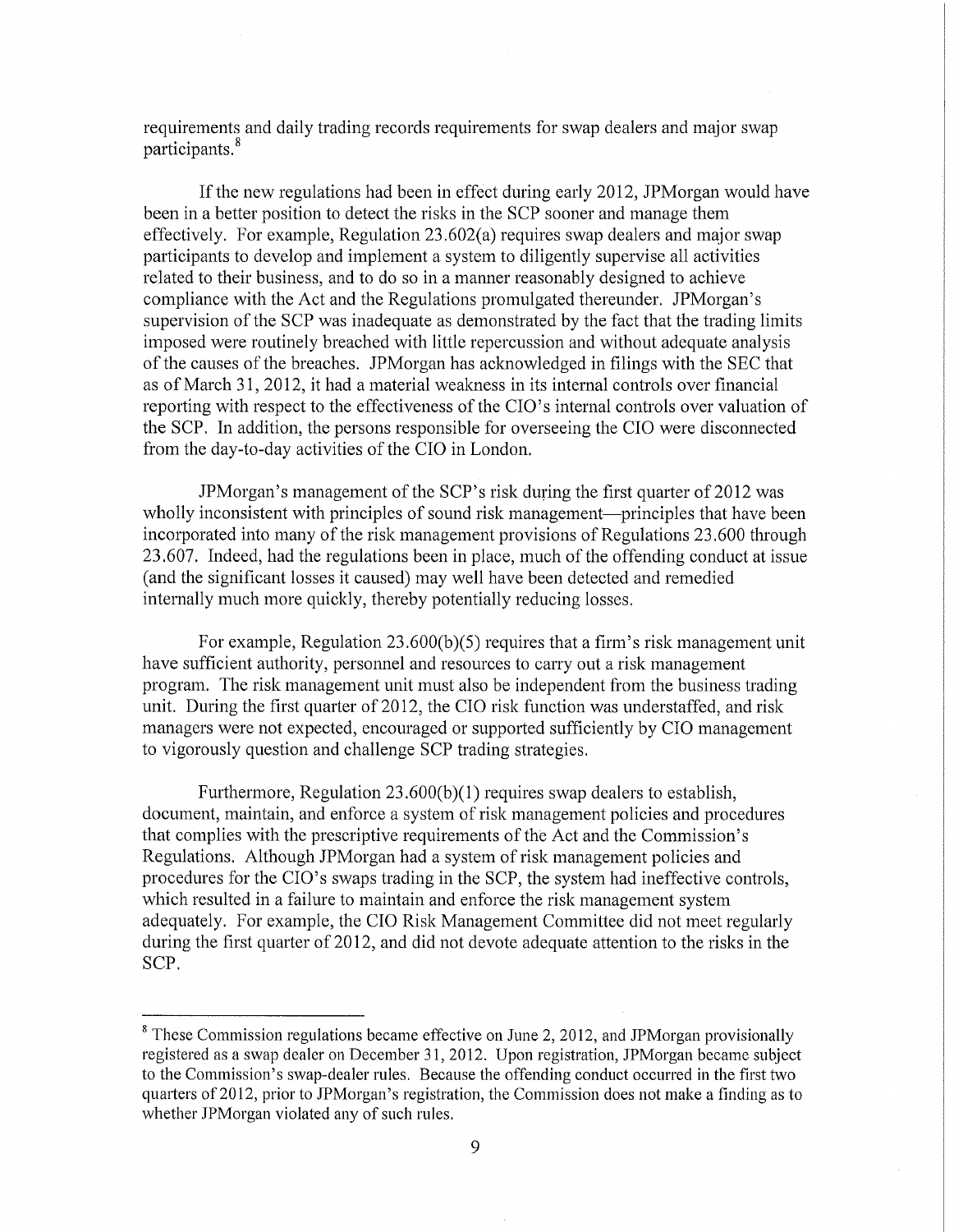Also included in the Commission's risk-management program requirements are Regulations  $23.600(c)(1)-(2)$ , which establish a swap dealer's obligation to (1) identify risks and risk tolerance limits, (2) provide its senior management, governing body, and the Commission with regular risk exposure reports, and (3) immediately notify its senior management and governing body upon detection of any material change in risk exposure. The CIO frequently violated the established risk limits with no repercussions and inadequate analysis. When limit breaches did occur, the CIO attempted to change the methodology used to calculate the variables included in the limit or simply increased the limit, without informed approval. In short, when the CIO's conduct failed to conform to JPMorgan's risk management policies, the institutional response was not to inform senior management or the firm's governing body, but rather to change the policies and procedures without consulting senior management.

Regulations 23.600(d)(3) and (4) require that swap dealers and major swap participants establish specific quantitative and qualitative limits for traders and monitor each trader throughout the day to prevent the trader from exceeding those limits. Prior to the effective date of the regulations, JPMorgan imposed no limits on the notional size of trades for the SCP and had no system for monitoring limits on an intraday basis during the first quarter of 2012.

Another way that senior management can be kept informed of changes in risk as it occurs is by establishing appropriate risk parameters. Ensuring that those parameters are followed can be accomplished by procedures requiring regular and frequent calculation of those parameters. Regulation  $23.600(c)(4)(i)(A)$  requires that a registrant's market risk policies explicitly take into account daily measurement of market exposure, including position concentration. CIO management lacked a full understanding of the SCP's position concentration in the IG9 10Y in 2012. During the first quarter of 2012, the CIO's risk managers failed to adequately measure the risk in CIO's market position. Similarly, Regulation  $23.600(c)(2)$  now requires that risk exposure reports be generated and provided to the governing body immediately upon detection of any material changes to risk exposure. JPMorgan's governing body did not receive a single notification regarding the size of or the risks imposed by the SCP during the first quarter of 2012and it only received a notification as to certain of the risks thereafter because the press began calling the firm in preparation for publication of a new report of the JPMorgan "London Whale." This was far too late for effective intervention.

The foregoing is not an exhaustive analysis of all of the ways in which the Commission's new swap dealer rules, if in effect and fully implemented during the first quarter of 2012, could have detected and/or prevented the deficiencies and reduced the losses suffered by JPMorgan. However, even this summary makes apparent the need for such swap dealer rules and regulations.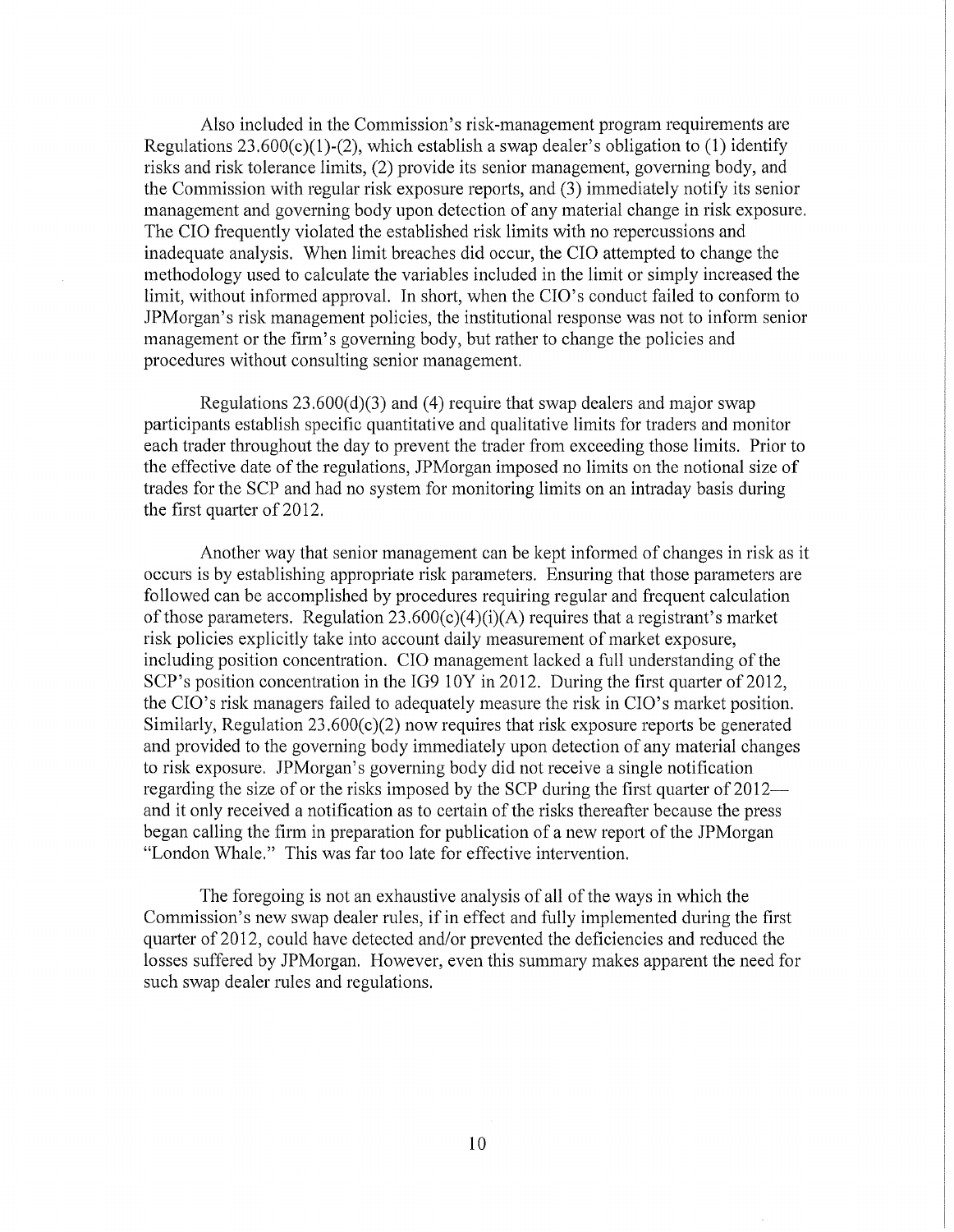#### IV. LEGAL DISCUSSION

#### A. Jurisdiction

The Act, as modified by the Dodd-Frank Act, provides the Commission with exclusive jurisdiction over accounts, agreements and transactions involving swaps, except to the extent otherwise provided by the Dodd-Frank Act (including an amendment made thereby) as set forth in Sections  $2(a)(1)(C)$ ,  $2(a)(1)(D)$ ,  $\& 2(a)(1)(I)$ , as well as  $2(c)$ and 2(f) of the Act.<sup>9</sup> In Section 1a(47)(A), the term "swap" is defined as, *inter alia*, a credit default swap and certain "security-based swap agreement[s]."<sup>10</sup> The term "swap," however, excludes from its scope, *inter alia,* any "security-based swap," other than a mixed swap.<sup>11</sup> A security-based swap is defined as a swap based on  $(1)$  a single security or (2) a loan or (3) a narrow-based group or index of securities or (4) events relating to a single issuer or issuers of securities in a narrow-based security index.<sup>12</sup> Because the instruments at issue in this Order involve swaps based on a broad-based index of issuers of corporate debt, they are not security-based swaps, and this matter falls within the Commission's jurisdiction. *See* 17 C.F.R. § 1.3(zzz) (2012), *and* Further Definition of "Swap," "Security-Based Swap," and "Security-Based Swap Agreement"; Mixed Swaps; Security-Based Swap Agreement Recordkeeping, 77 Fed. Reg. 48,207, 48,273 & 48,294 at n. 966<sup>13</sup> (Aug. 13, 2012).<sup>14</sup>

## B. The Commission's New Authority Prohibiting Manipulative Devices Pursuant to Section 6(c)(1) of the Act and Regulation 180.1

Section  $6(c)(1)$  of the Act, 7 U.S.C. § 9 (2012), provides, among other things, that it is unlawful for any person "to employ, or attempt to use or employ, in connection with any swap . . . any manipulative or deceptive device or contrivance, in contravention of [Commission rules and regulations]." Commission Regulation 180.1(a), 17 C.F.R. § 180.1 (2012), which became effective on August 15, 2011, in relevant part, makes it unlawful for any person:

<sup>&</sup>lt;sup>9</sup> See Section 2(a)(1)(A) of the Act, 7 U.S.C.  $\S2(a)(1)(A)$  (2012).

<sup>&</sup>lt;sup>10</sup> See Section  $1a(47)(A)(iii)(XV)$  and  $1a(47)(A)(v)$  of the Act, respectively, 7 U.S.C.

 $§1a(47)(A)(iii)(XV)$  and  $§1a(47)(A)(v)$  (2012), respectively.

*See* Section 1a(47)(B)(x) of the Act, 7 U.S.C. §1a(47)(B)(x) (2012).

<sup>&</sup>lt;sup>12</sup> See Section 1a(42) of the Act, 7 U.S.C. §1a(42) (2012), which defines a security- based swap<br>by reference to 15 U.S.C. §78c(a)(68) (2012).

<sup>&</sup>lt;sup>13</sup> "Swaps based on indexes that are not narrow-based security indexes are not included within the definition of the term security-based swap under the Dodd-Frank Act."

 $14$  In addition to the fact that JPMorgan is a U.S. bank and that some of the trades in question were with U.S. counterparties, the facts found herein provide the Commission with jurisdiction over JPMorgan' s swaps trading activity described in this Order for a variety of independent reasons including but not limited to that (i) the CDX products in question are swaps that were traded during the relevant period by market participants in the United States; and (ii) pursuant to Section  $2(i)(1)$  of the Act, the Commission's swaps jurisdiction extends to any activity "outside" the United States that has "a direct and significant connection with activities in, or effect on, commerce of the United States."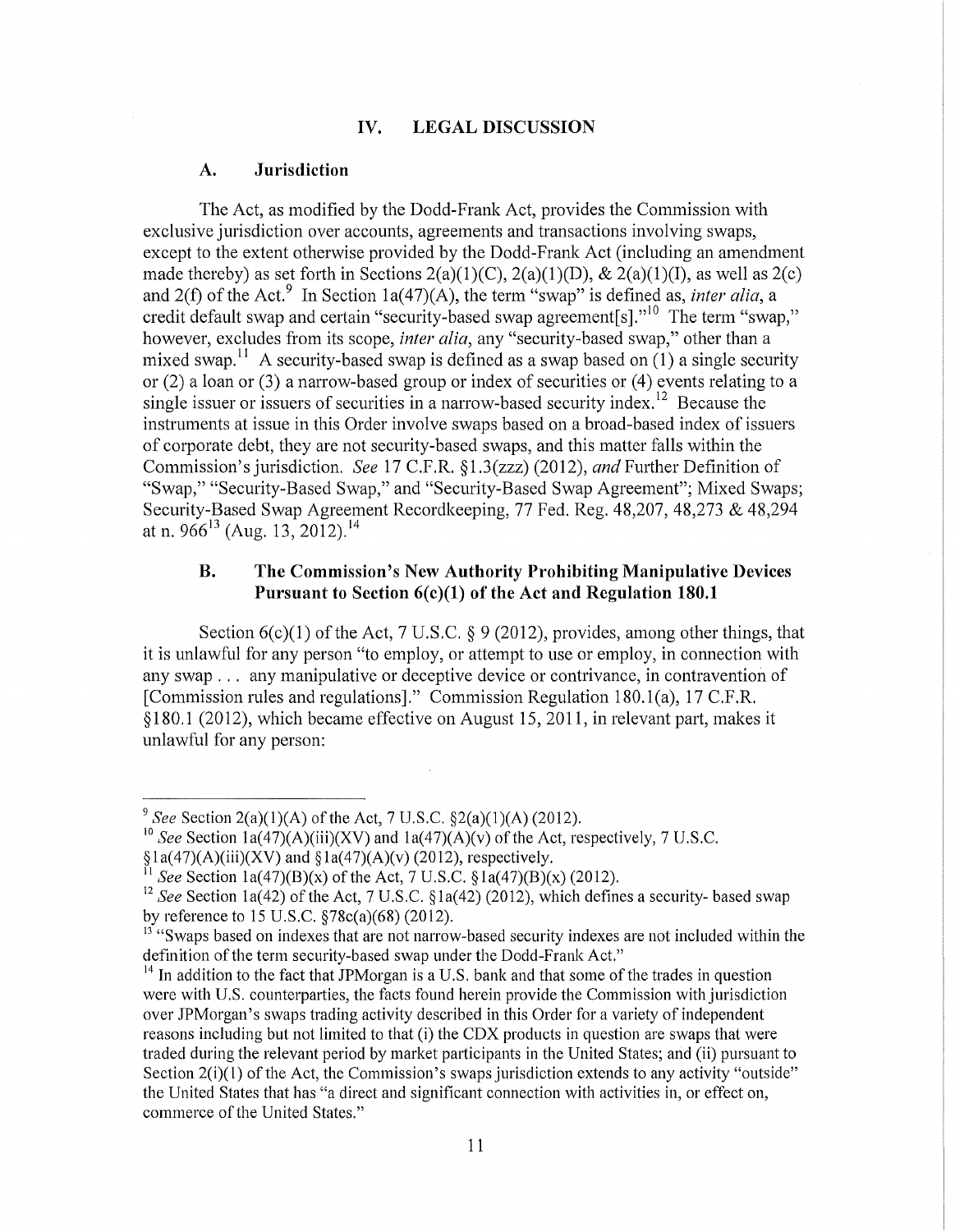in connection with any swap ... to intentionally or recklessly: (1) Use or employ, or attempt to use or employ, any manipulative device, scheme, or artifice to defraud; (2) Make, or attempt to make, any untrue or misleading statement of a material fact or to omit to state a material fact necessary in order to make the statements made not untrue or misleading; (3) Engage, or attempt to engage, in any act, practice, or course of business, which operates or would operate as a fraud or deceit upon any person  $\dots$ <sup>15</sup>

"Section  $6(c)(1)$  and  $\Box$  Rule 180.1 augment the Commission's existing authority to prohibit fraud and manipulation." Prohibition on the Employment, or Attempted Employment, of Manipulative and Deceptive Devices and Prohibition on Price Manipulation ("Prohibition on Manipulative and Deceptive Devices"), 76 Fed. Reg. 41,398, 41,401 (July 14, 2011).

## **1. The Commission's Traditional Manipulation Authority**

By way of background, under long-standing Commission precedent, manipulation was historically described as

any and every operation or transaction or practice, the purpose of which is not primarily to facilitate the movement of the commodity at prices freely responsive to the forces of supply and demand; but, on the contrary, is calculated to produce a price distortion of any kind in any market either in itself or in its relation to other markets. If a firm is engaged in manipulation it will be found using devices by which the prices of contracts for some one month in some one market may be higher than they would be if only the forces of supply and demand were operative .... Any and every operation, transaction, device, employed to produce those abnormalities of price relationship in the futures markets, is manipulation.

*In re Indiana Farm Bureau Coop. Ass'n, Inc.,* [1982-1984 Transfer Binder] No. 75-14, Comm. Fut. L. Rep. (CCH) ~ 21,796, 1982 WL 30249, at \*4, (CFTC Dec. 17, 1982), *citing Volkart Bros., Inc.* v. *Freeman,* 311 F.2d 52, 58 (5th Cir. 1962) (quoting testimony before a Senate subcommittee of Arthur R. Marsh, a former president of the New York Cotton Exchange). Under this standard, any device intentionally employed to distort pricing relationships may be manipulative.  $^{16}$  Under Section 6(c)(1) of the Act and

<sup>&</sup>lt;sup>15</sup> "The Commission interprets the words 'in connection with' broadly, not technically or restrictively. Section 6(c)(l) and Commission Regulation 180.1 reach all manipulative or deceptive conduct in connection with the purchase, sale, solicitation, execution, pendency, or termination of any swap...." Prohibition on Manipulative and Deceptive Devices, 76 Fed. Reg. at 41,406. *SeeR* & *W Tech. Servs. Ltd v. CFTC,* 205 F.3d 165, 171-173 (5th Cir. 2000) ("in connection with" requirement interpreted broadly); *see also Superintendent of Ins. of N.Y. v. Bankers Life* & *Casualty Co.,* 404 U.S. 6, 12 (197l)("Section lO(b) must be read flexibly, not technically and restrictively.").<br><sup>16</sup>See, *e.g., DiPlacido v. CFTC*, 364 F. App'x 657, 661(2d Cir. 2009) (noting the traditional

standards of proof under Commission case law including intent "to influence market prices").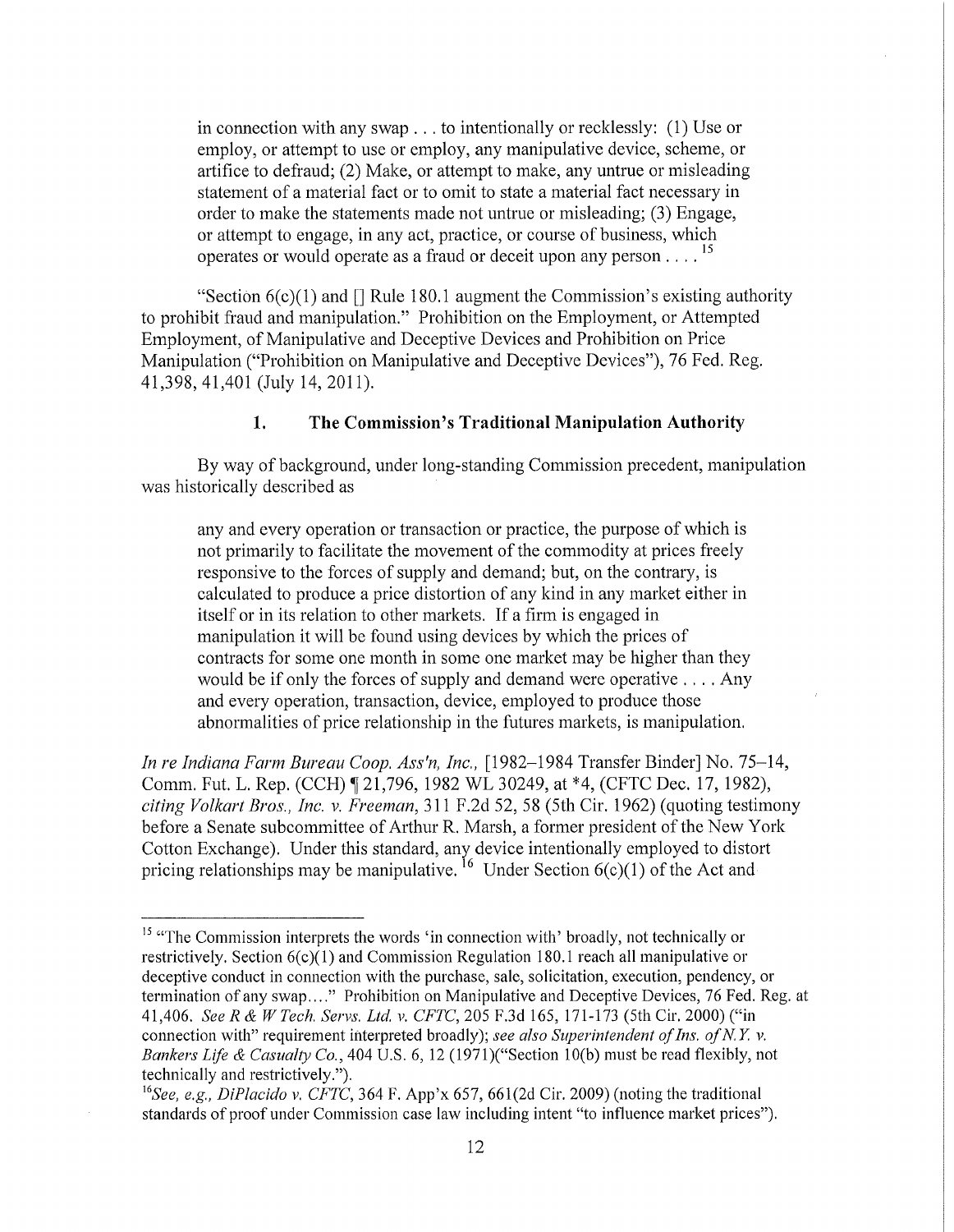Commission Regulation 180.1, price-distorting and certain other behavior is barred, even if the offending party acts recklessly rather than intentionally.

#### 2. **Section 6(c)(1) of the Act and Regulation 180.1**

While the bounds of manipulative conduct under the Act have long been construed by *Indiana Farm Bureau* and other authority, Section 6(c)(1) and Commission Regulation 180.1, because of their relatively recent enactment, have not been interpreted in this context by any court. Precedent applying very similar provisions in the SEC regime, however, provides guidance: "The language of CEA section  $6(c)(1)$ , particularly the operative phrase 'manipulative or deceptive device or contrivance,' is virtually identical to the terms used in section 10(b) of the Securities Exchange Act of 1934 ("Exchange Act")." Prohibition on Manipulative and Deceptive Devices, 76 Fed. Reg. at 41,399. Indeed, when the Commission promulgated Rule 180.1, the Commission observed that "[g]iven the similarities between CEA section 6(c)(1) and Exchange Act section 10(b), the Commission deems it appropriate and in the public interest to model final Rule 180.1 on SEC Rule 10b-5." *Id.* "To account for the differences between the securities markets and the derivatives markets, the Commission will be guided, but not controlled, by the substantial body of judicial precedent applying the comparable language of SEC Rule 10b-5." *Id.* Accordingly, case law developed under Section 10(b) of the Exchange Act and SEC Rule 10b-5 is instructive in construing CEA Section 6( c )(1) and Commission Regulation 180.1 (a). *Cf Northcross v. Bd. of Ed. of Memphis City Schs.*, 412 U.S. 427, 428 (1973) ("The similarity of language in § 718 [of the Emergency School Aid Act of 1972] and § 204(b) [of the Civil Rights Act of 1964] is, of course, a strong indication that the two statutes should be interpreted pari passu.").

It is well-settled that prohibitions on manipulative devices are designed to protect the market from devices that could interfere with legitimate pricing forces. Thus, Exchange Act Section 10(b) seeks a market where "'competing judgments of buyers and sellers as to the fair price of the security brings about a situation where the market price reflects as nearly as possible a just price." *SEC v. First Jersey Secs., Inc.*, 101 F.3d 1450, 1466 (2d Cir.1996) (quoting H.R. Rep. No. 73-1383, at 11 (1934)). "The basic aim ofthe antifraud provisions is to 'prevent rigging of the market and to permit operation of the natural law of supply and demand."' *Id.* (quoting *United States v. Stein,* 456 F.2d 844, 850 (2d Cir. 1972)). While the CDS index market was historically opaque and lacked the transparency prevalent in the securities markets, the same concepts hold true in that "[t]he gravamen of manipulation is deception of [market participants] into believing that prices at which they purchase and sell securities are determined by the natural interplay of supply and demand, not rigged by manipulators." *Gurary v. Winehouse,* 190 F.3d 37, 45 (2d Cir. 1999); *see also Schreiber v. Burlington N, Inc.,* 472 U.S. 1, 12 (1985) (using Section 10(b) precedent to analyze meaning of "manipulative" in Section 14(e) of Securities Exchange Act); *Pagel, Inc. v. SEC,* 803 F.2d 942, 946 (8th Cir.1986) (agreeing with the SEC that "[w]hen individuals occupying a dominant market position engage in a scheme to distort the price of a security for their own benefit, they violate the securities laws .... " (quoting *In re Pagel, Inc.,* Exchange Act Release No. 22,280, [1985-1986 Transfer Binder] Fed. Sec. L. Rep. (CCH) ~ 83,909, at 87,752 (Aug. 1, 1985))).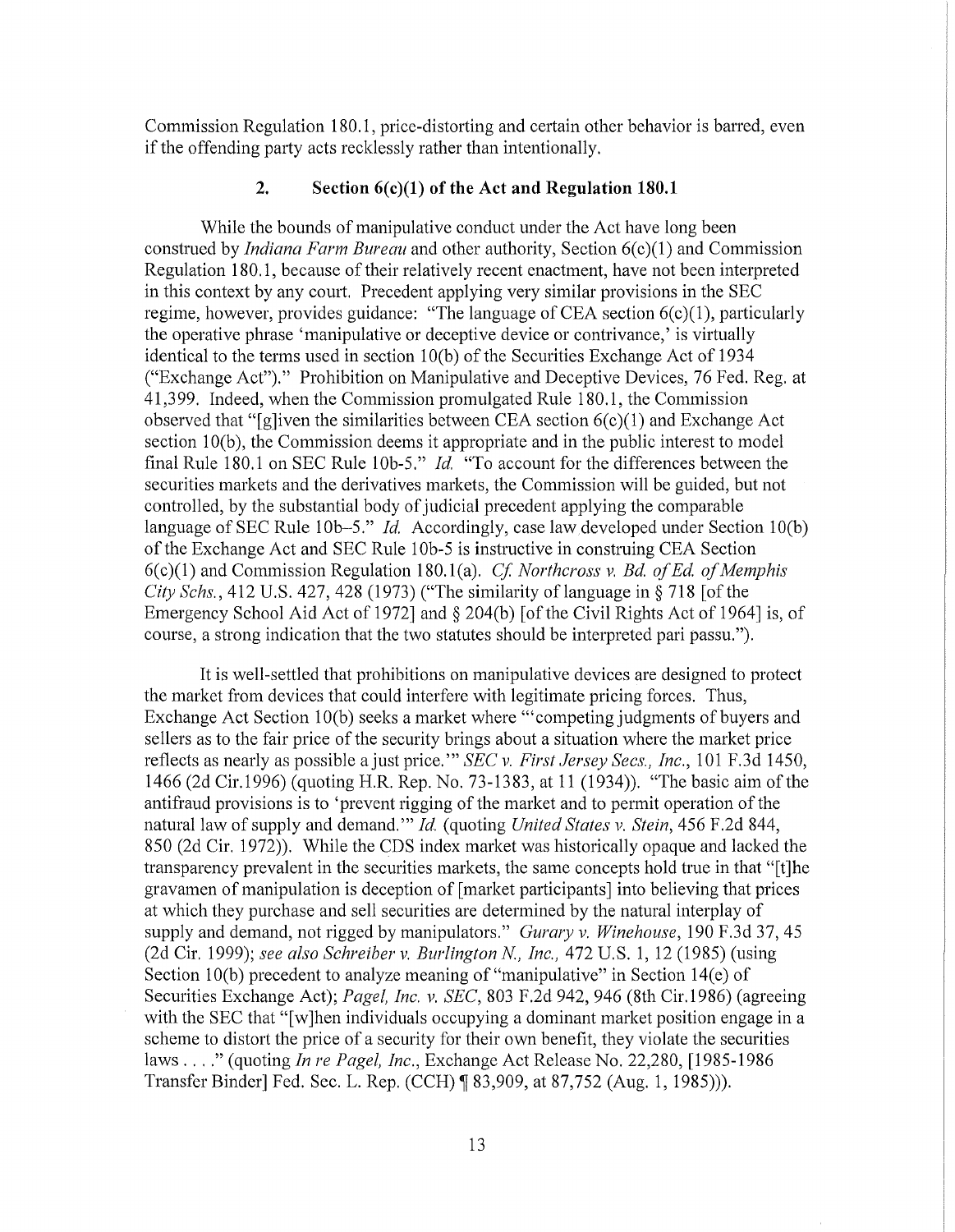## **C. Respondent's SCP Traders Recklessly Employed Manipulative Devices In Connection With Swaps Trading on February** 29, **2012**

## **1. Manipulative Device**

In a properly functioning market, prices reflect the competing judgments of buyers and sellers as to the fair price of a commodity or, in this instance, swaps. Here, acting on behalf of JPMorgan, the SCP traders' activities on February 29, 2012 constituted a manipulative device in connection with swaps because they sold enormous volumes of the IG9 10Y in a very short period of time at month-end. *See SEC v. Kimmes,* 799 F.Supp. 852, 858-59 (N.D. Ill. 1992), *aff'd sub. nom., SEC v. Quinn,* 997 F.2d 287 (7th Cir. 1993); *see also, In re* Pia,~ 32,014, CFTC No. 11-17,2011 WL 3228315, at \*2 (CFTC July 25, 2011) (describing scheme in which a trader executed large volumes in the final ten seconds before the end of trading day); *SEC v. Ficeto,* 839 F. Supp. 2d 1101, 1104 (S.D.N.Y. 2011) (describing similar scheme in securities context).

## **2. Recklessness**

Consistent with long-standing precedent under the commodities and securities laws, the Commission defines recklessness as an act or omission that "departs so far from the standards of ordinary care that it is very difficult to believe the actor was not aware of what he or she was doing."' *Drexel Burnham Lambert Inc. v. CFTC,* 850 F.2d 742, 748 (D.C. Cir. 1988); *see also First Commodity Corp. v. CFTC,* 676 F.2d 1, 7 (1st Cir. 1982); Prohibition on Manipulative and Deceptive Devices, 76 Fed. Reg. at 41,404, & n. 87 (quoting *Drexel Burnham Lambert,* 850 F.2d at 748). Under this standard, the Commission need not prove that the defendant's motive or primary motive was to interfere with the forces of supply and demand. *See SEC v. US. Envtl., Inc.,* 155 F.3d 107, 111 (2d Cir. 1998) (finding that "complaint's claim that [the defendant] recklessly participated in the manipulation" alleged "sufficient scienter")). For example, even if a trader were motivated by a desire to obtain compensation rather than by a desire to affect a market price, if the trader recklessly effected the manipulative trades, he will be held liable. *Id.* at 112-13.<sup>17</sup>

The SCP traders here acted recklessly. Operating out of desperation to avoid further losses, they developed a resolve to "defend the position" of the SCP, *i.e.*, protect its value that was predicated, at least in part, on the market price. Recognizing that the sheer size of the SCP position in IG9 lOY had the potential to affect or influence the market, they recklessly sold massive amounts of protection on the IG9 10Y during a concentrated period on February 29, 2012. The size and timing of SCP traders' transactions during this concentrated period was calculated to defend the position of the

<sup>&</sup>lt;sup>17</sup> The Commission's imposition of liability for use of manipulative devices based on a recklessness standard is an important safeguard for intemational derivatives markets. Regardless of whether the conduct in question was intended to create or did create an artificial price, it interfered with the free and open markets to which every participant is entitled. This standard will help promote the integrity of the markets and protect market participants. Prohibition on Manipulative and Deceptive Devices, 76 Fed. Reg. at 41,398.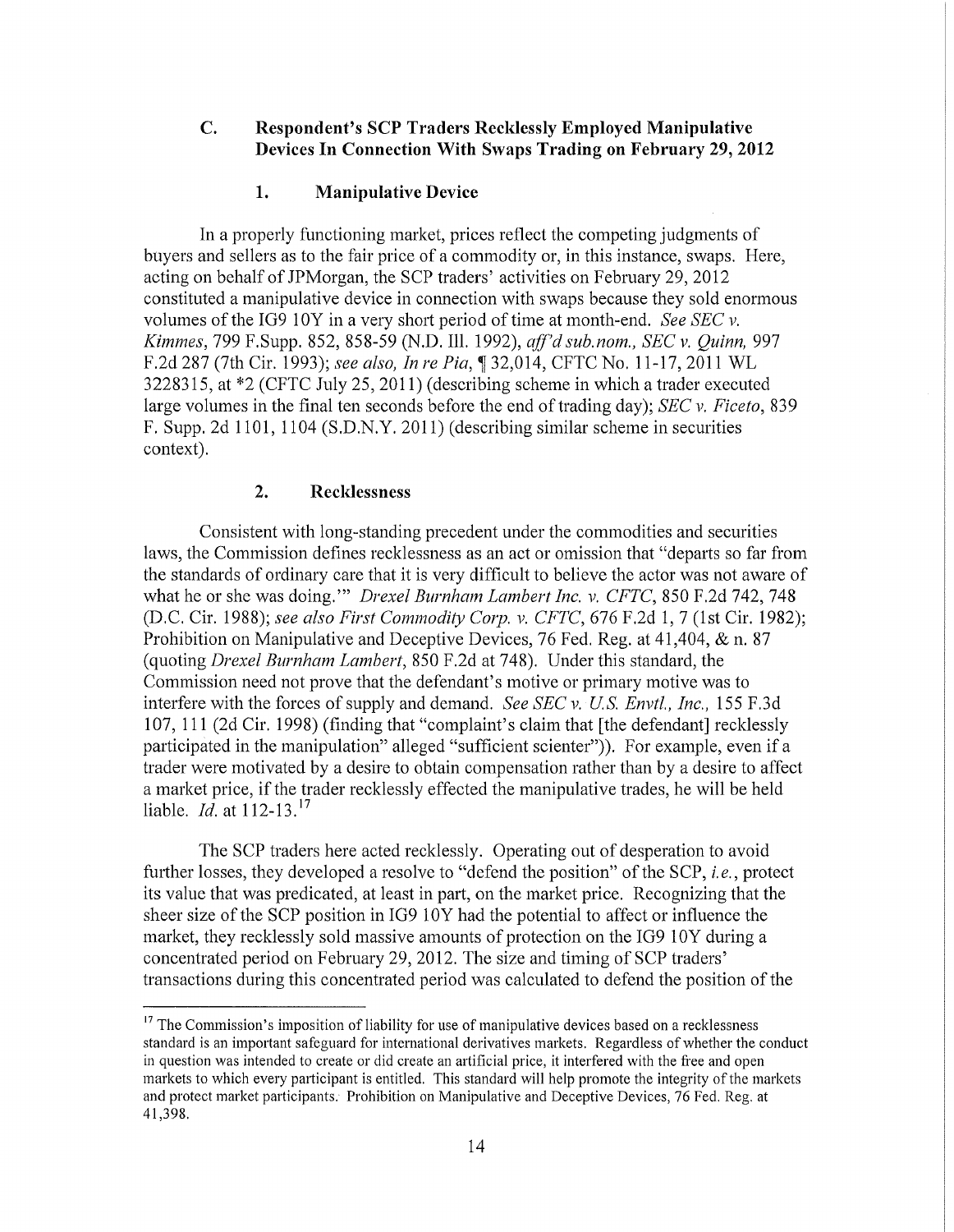SCP just prior to the month-end review by the VCG. Such activity designed to "defend" the position or "fight" other market participants, whether through concentrated monthend trading or otherwise, falls squarely within the prohibitions of Section  $6(c)(1)$  of the Act and Commission Regulation 180.1(a). *Cf. Pension Comm. of Univ. of Montreal Pension Plan v. Bank of Am. Sees., Inc.,* 652 F. Supp. 2d 495, 498 (S.D.N.Y. 2009) (describing concentrated trading in an otherwise infrequently traded stock as a manipulative device in securities context).

"[I]t is very difficult to believe [the SCP traders] were not aware" of the possible consequence of selling enormous volumes of IG9 10Y in a concentrated period at monthend. *See Drexel Burnham Lambert,* 850 F.2d at 748. The traders recklessly disregarded the possible consequences of selling an unprecedented \$7.17 billion in protection in the IG9 10Y on February 29, including \$4.6 billion in the last three hours of the trading day. In increasing the sale of IG9 10Y protection during a concentrated period of time on February 29- amounting to nearly 11 times the SCP's average daily volume for the rest of February- the traders demonstrated a reckless disregard to obvious dangers to legitimate market forces from their trading. *See* id. <sup>18</sup>

## **V. FINDINGS OF VIOLATION**

Based on the foregoing, the Commission finds that on February 29, 2012, JPMorgan, through its SCP traders, recklessly used or employed manipulative devices and contrivances in connection with swaps in violation of Section  $6(c)(1)$  of the Act, 7 U.S.C. § 9 (2012), and Regulation 180.1, 17 C.P.R. §180.1 (2012).

#### **VI. OFFER OF SETTLEMENT**

JPMorgan has submitted the Offer in which it:

A. Admits the findings of fact in parts III-A through III-C herein, and neither admits nor denies the other findings of fact and conclusions herein;

B. Acknowledges receipt of service of this Order;

C. Admits the jurisdiction of the Commission with respect to all matters set forth in this Order and for any action or proceeding brought or authorized by the Commission based on violation of or enforcement of this Order;

 $18$  As the Commission has observed, " [a] market or price effect may well be indicia of the use or employment of a manipulative or deceptive device or contrivance; nonetheless, a violation of final Rule 180.1 may exist in the absence of any market or price effect." Prohibition on Manipulative and Deceptive Devices, 76 Fed. Reg. at 41,401.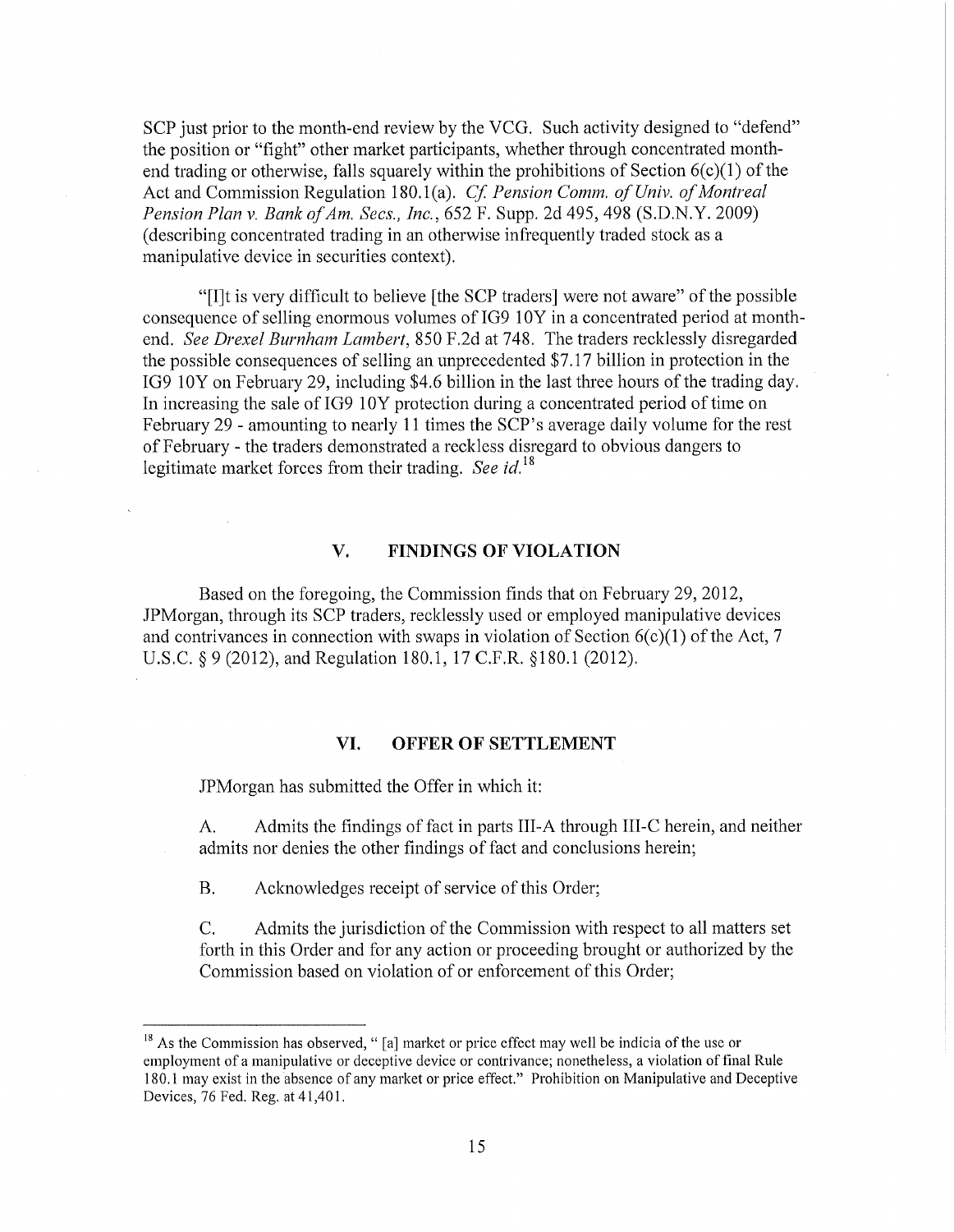D. Waives:

1. the filing and service of a complaint and notice of hearing;

2. a hearing;

3. all post-hearing procedures;

4. judicial review by any court;

5. any and all objections to the participation by any member of the Commission's staff in the Commission's consideration of the Offer;

6. any and all claims that it may possess under the Equal Access to Justice Act, 5 U.S.C. §504 (2012) and 28 U.S.C. § 2412 (2012), and/or the rules promulgated by the Commission in conformity therewith, Part 148 of the Commission's Regulations, 17 C.P.R. §§ 148.1-30 (2012), relating to, or arising from, this proceeding;

7. any and all claims that it may possess under the Small Business Regulatory Enforcement Fairness Act of 1996, Pub. L. No. 104-121, §§ 201-253, 110 Stat. 847, 857-868 (1996), as amended by Pub. L. No. 110- 28, § 8302, 121 Stat. 112, 204-205 (2007), relating to, or arising from, this proceeding; and

8. any claims of Double Jeopardy based on the institution of this proceeding or the entry in this proceeding of any order imposing a civil monetary penalty or any other relief;

E. Stipulates that the record basis on which this Order is entered shall consist solely of the findings contained in this Order to which JPMorgan has consented in the Offer;

F. Consents, solely on the basis of the Offer, to the Commission's entry of this Order that:

1. makes findings by the Commission that JPMorgan violated Section 6(c)(l) of the Act, 7 U.S.C. § 9 (2012), and Regulation 180.1, 17 C.P.R. § 180.1 (2012), when it recklessly used or employed manipulative devices and contrivances in connection with swaps;

2. orders JPM organ to cease and desist from violating Section  $6(c)(1)$ oftheAct, 7U.S.C. § 9 (2012), and Regulation 180.1,17 C.P.R. §180.1 (2012);

3. orders JPMorgan to pay a civil monetary penalty in the amount of one hundred million dollars  $(\$100,000,000)$  within ten  $(10)$  days of the date of entry of this Order, plus post-judgment interest; and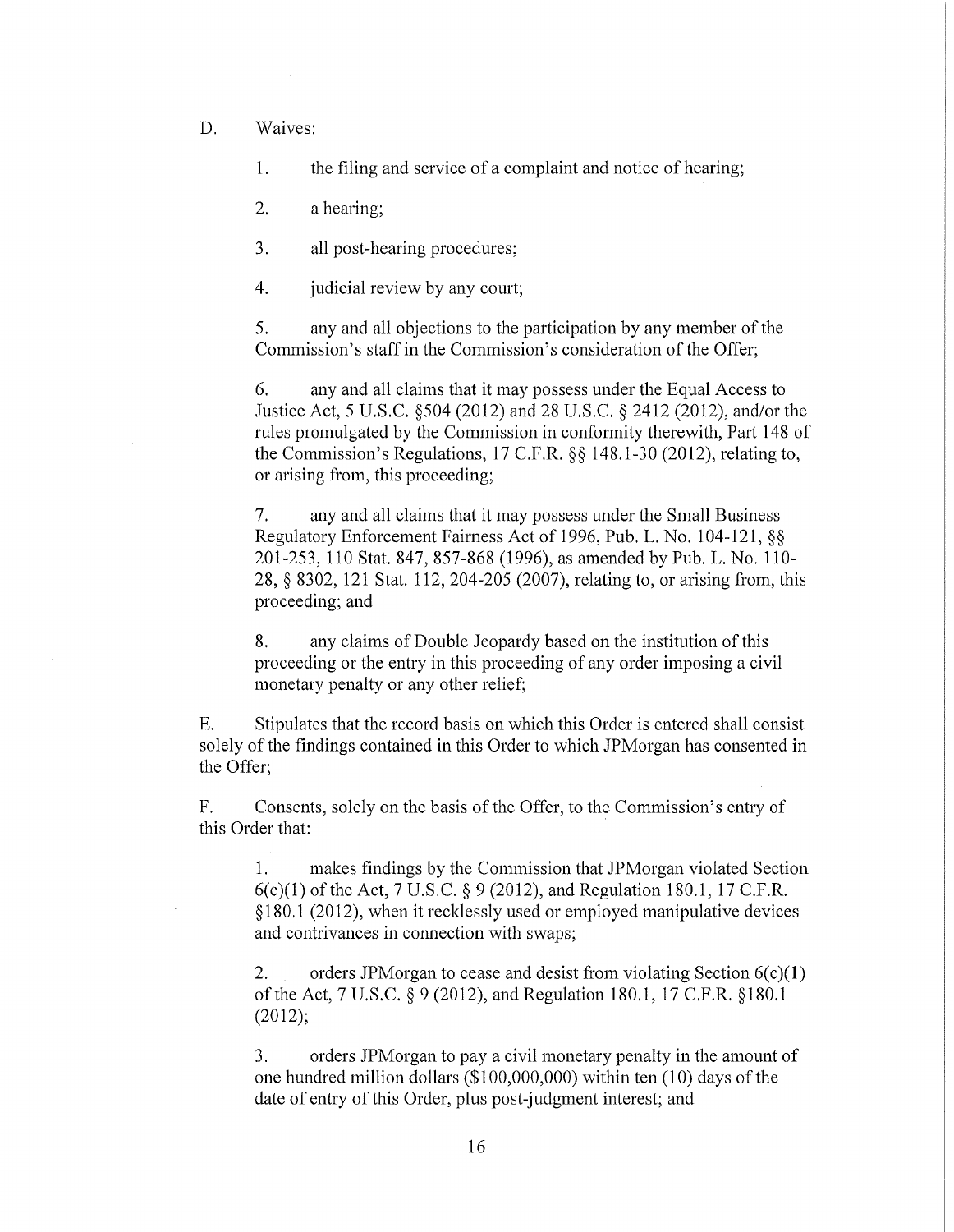4. orders JPMorgan, and its successors and assigns, to comply with the conditions and undertakings consented to in the Offer and as set forth in Part VII of this Order.

Upon consideration, the Commission has determined to accept the Offer.

#### **VII. ORDER**

#### **Accordingly, IT IS HEREBY ORDERED THAT:**

A. JPMorgan shall cease and desist from violating Section  $6(c)(1)$  of the Act, 7 U.S.C. § 9 (2012), and Regulation 180.1, 17 C.P.R. §180.1 (2012);

**B.** JPMorgan shall pay a civil monetary penalty in the amount of one hundred million dollars ( $$100,000,000$ ) within ten (10) business days of the date of the entry of this Order (the "CMP Obligation"). If the CMP Obligation is not paid in full within ten (10) business days of the date of entry of this Order, then postjudgment interest shall accrue on the CMP beginning on the date of entry of this Order and shall be determined by using the Treasury Bill rate prevailing on the date of entry of this Order pursuant to  $28$  U.S.C. § 1961 (2012). JPMorgan shall pay the CMP Obligation by electronic funds transfer, U.S. postal money order, certified check, bank cashier's check, or bank money order. If payment is to be made by other than electronic funds transfer, the payment shall be made payable to the Commodity Futures Trading Commission and sent to the address below:

> Commodity Futures Trading Commission Division of Enforcement Attn: Accounts Receivables- AMZ 340 E-mail Box: 9-AMC-AMZ-AR-CFTC DOT *IF* AA/MMAC 6500 S. MacArthur Blvd. Oklahoma City, OK 73169 Telephone: (405) 954-5644

If payment by electronic funds transfer is chosen, JPMorgan shall contact Linda Zurhorst or her successor at the above address to receive payment instructions and shall fully comply with those instructions. JPMorgan shall accompany payment of the CMP Obligation with a cover letter that identifies JPMorgan and the name and docket number of this proceeding. JPMorgan shall simultaneously transmit copies of the cover letter and the form of payment to the Chief Financial Officer, Commodity Futures Trading Commission, Three Lafayette Centre, 1155 21st Street, NW, Washington, D.C. 20581.

C. JPMorgan and its successors and assigns shall comply with the following conditions and undertakings set forth in the Offer: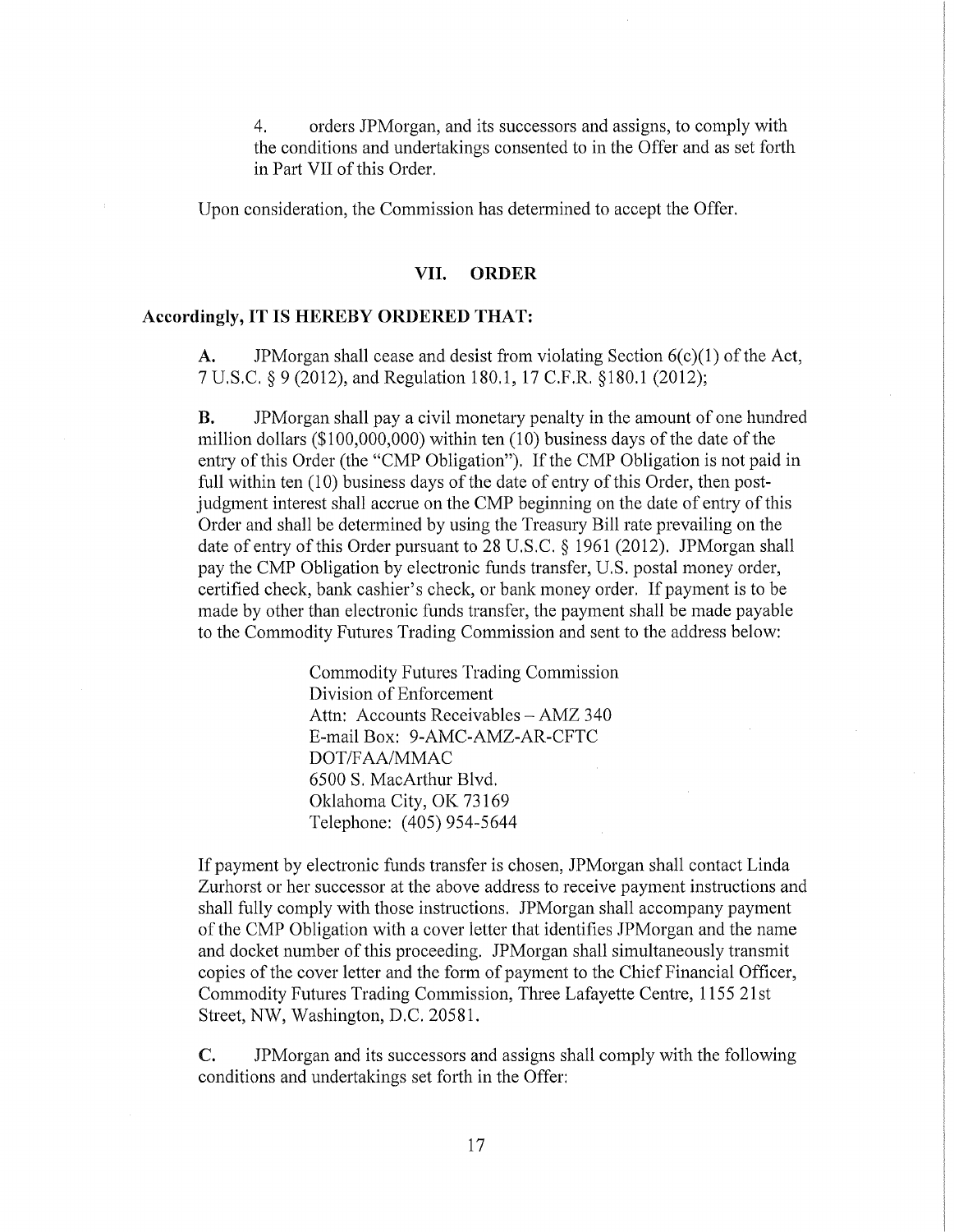JPMorgan undertakes to continue to implement written enhancements to its supervision and control system in connection with swaps trading activity, including trading and risk management controls reasonably designed to prevent and promptly detect mis-marking of its books, enhanced communications among risk, control and supervisory functions, and the development of additional surveillance tools designed to assist supervisors with monitoring trading activity in connection with swaps.

D. Public Statements: JPMorgan and its successors and assigns, agents or employees under its authority or control shall not take any action or make any public statement denying, directly or indirectly, any findings or conclusions in this Order or creating, or tending to create, the impression that this Order is without a factual basis, nor take any action or make, directly or indirectly any public statement to the effect or creating or tending to create the impression that that JPMorgan does not admit the findings in Part IIIA through IIIC of this Order; provided, however, that nothing in this provision shall affect JPMorgan's: (i) testimonial obligations; or (ii) right to take legal positions in other proceedings to which the Commission is not a party. JPMorgan and its successors and assigns shall undertake all steps necessary to ensure that all of its agents and/or employees under its authority or control understand and comply with this agreement.

**E.** Pursuant to Rule 506(d)(1)(iii)(B), 17 C.F.R. § 230.506(d)(1)(iii)(B), of the Securities & Exchange Commission's Regulation D, this Order constitutes a Commission final order based on a violation of law and regulation that prohibits manipulative conduct. Nevertheless, under the specific and unique facts and circumstances presented here, pursuant to Rule  $506(d)(2)(iii)$ , disqualification under Rule  $506(d)(1)$  of the Regulation D exemption should not arise as a consequence of this Order.

F. Partial Satisfaction: JPMorgan understands and agrees that any acceptance by the Commission of partial payment of JPMorgan's CMP Obligation shall not be deemed a waiver of its obligation to make further payments pursuant to this Order, and shall not be deemed a waiver of the Commission's right to seek to compel payment of any remaining balance.

G. Change of Address/Phone: Until such time as JPMorgan satisfies in full its CMP Obligation as set forth in this Order, JPMorgan shall provide written notice to the Commission by certified mail of any change to its telephone number and mailing address within ten  $(10)$  calendar days of the change.

The provisions of this Order shall be effective on this date.